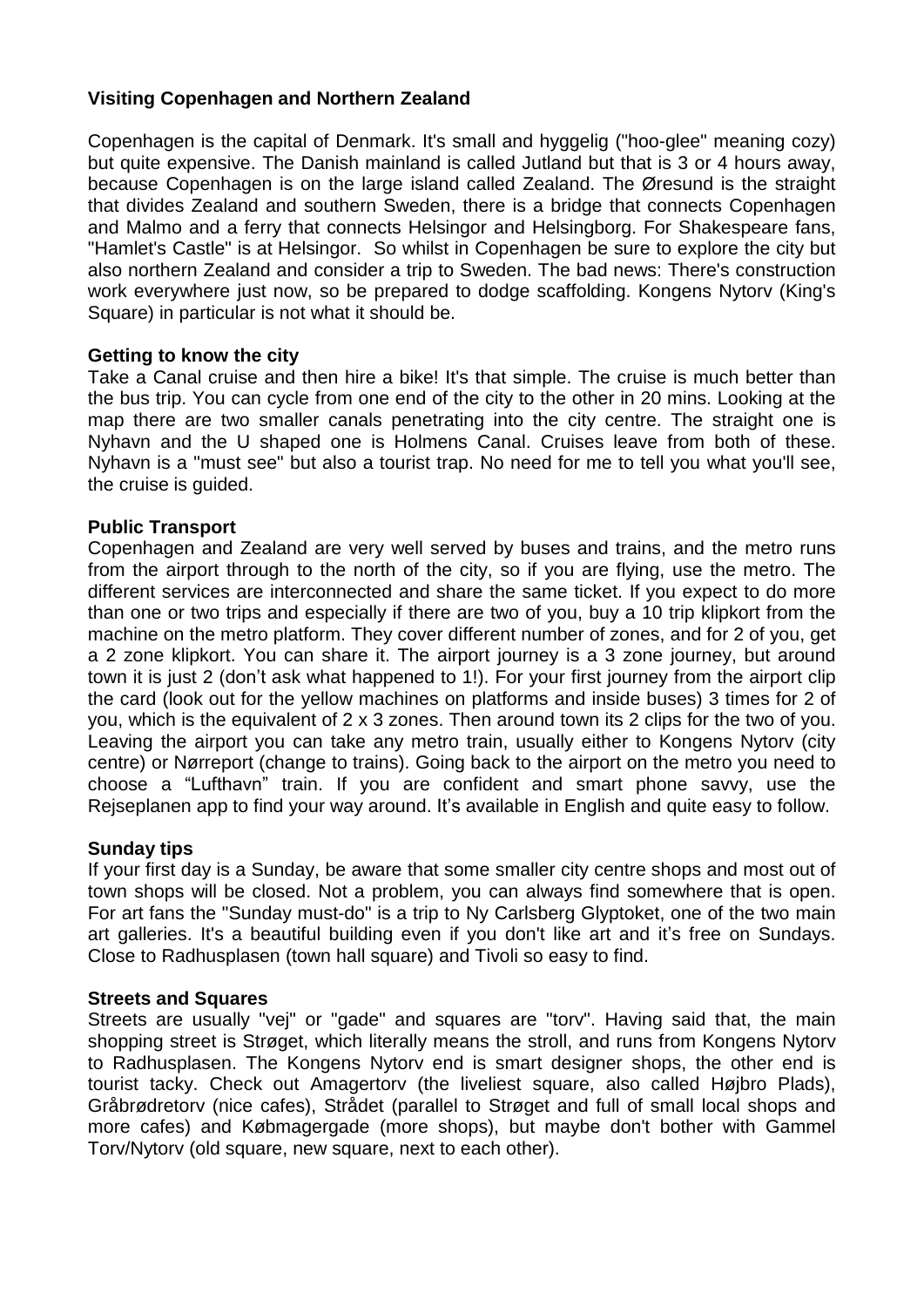# **Eating out**

Nyhavn has loads of restaurants and is a must see, but its best strolled through without stopping, too touristy. As well as the cafe areas mentioned above, make for the "Danish quarter" around Ny Østergade (Kongens Nytorv end of Strøget) and the Latin Quarter around Studiestrade at the other end of Strøget (Copenhagen is Gay-friendly, centered on this area). Our favorites include Dan Turrel (brilliant burgers), Cafe Victor (bit more pricey), Cafe G (nice outdoor tables), Flottenheimer (really friendly staff), Cafe Kys (good all rounder), L'Education Nationale (French bistro) and Halifax (great burgers again, but small and popular so often full). Actually it's hard to go wrong! Best coffee? Probably The Living Room on Studiestrade

# **The Bros, Bergs and Havns**

So far we have been in central København (Kbh K) so now let's go further afield. Your bike comes into its own now, but keep it; you'll need it when we exlore Zealand later! "Bro" is borough, or neighbourhood, "berg" is hill which why there is only one! Havn is harbour. To the south crossing the canal you are in Christianshavn, where the canal cruise went. Nice area, mixture of genteel and trendy, and of course Christiania. Whatever your attitude to alternative societies it is a must see, and however nervous you feel you're actually totally safe, as in most parts of Copenhagen. The central part of Christiania is called Pusher Alley, and the kids growing up in this sixties-style community are now taught in mainstream schools because they complained so much about their teachers being constantly high. So probably I don't need to say more! On the subject of safety, Central Station (Kobenhavn Hovedbanegård) and Nørreport Station are where the pickpockets are, so take care here. To the North of Kbh K are the 5 lakes which are a great landmark as you cycle around and reading from left to right (west to east) the areas of Vesterbro, Frederiksberg, Nørrebro and Østerbro. Long story short: Vesterbro and Nørrebro are the young and trendy, Nørrebro being the most ethnic. Frederiksberg and Østerbro are more genteel, but still definitely worth exploring. For eating out in Vesterbro head for the meat packing area (go at night, dead during the day) and the area around Det Ny Teater, in Nørrebro look for Pussy Galores in the main square and the area around Nørrebro Bryghus, in Østerbro try Den Franske Cafe, Halifax again (this one is big and you can always get in) and the twins: Pixie and Café Bopa. On a warm evening these two are perfect, lovely lively square, French pétanque, reasonable prices. In Østerbro the Fælledparken is a large public park and you can see Parken, the national stadium, but actually the nicer park is in Frederiksberg. The zoo (a good one), Carlsberg brewery and the Conference campus are all close to Frederiksberg Gardens. In the gardens late afternoon look out for the guy who feeds the storks! Fiasco in Frederiksberg is our favorite upmarket restaurant, Italian with a Danish twist. Food actually very reasonably priced, but the maitre'd is brilliant at talking you into extra drink!

### **Flots, Borgs and Kunst**

"Flots" and "Borgs" are castles, Kunst is art and history. In town, be sure to visit Amalienborg, home of the Queen and also Crown Prince, and Rosenborg, in the Kings gardens and home of the crown jewels. Amalienborg is on the waterfront and you can cycle from here towards Østerbro to see Kastellet (the old fortifications) and Little Mermaid. It is little! Christiansborg is the Parliament, close to city centre, and now offers the best aerial view of the city. Frederiksberg Slot next to the zoo looks impressive from the gardens but is actually a boring barracks. Soon we will go out of town altogether, taking our bike with us on the S trains, so now is the time to mention that every Danish king for centuries has been Frederik or Christian, so these names crop up all the time and cause massive confusion; Frederiksborg Slot is not the barracks in Frb, in fact it's not in Copenhagen. We'll see it later, but before we leave the city, visit the National Museum